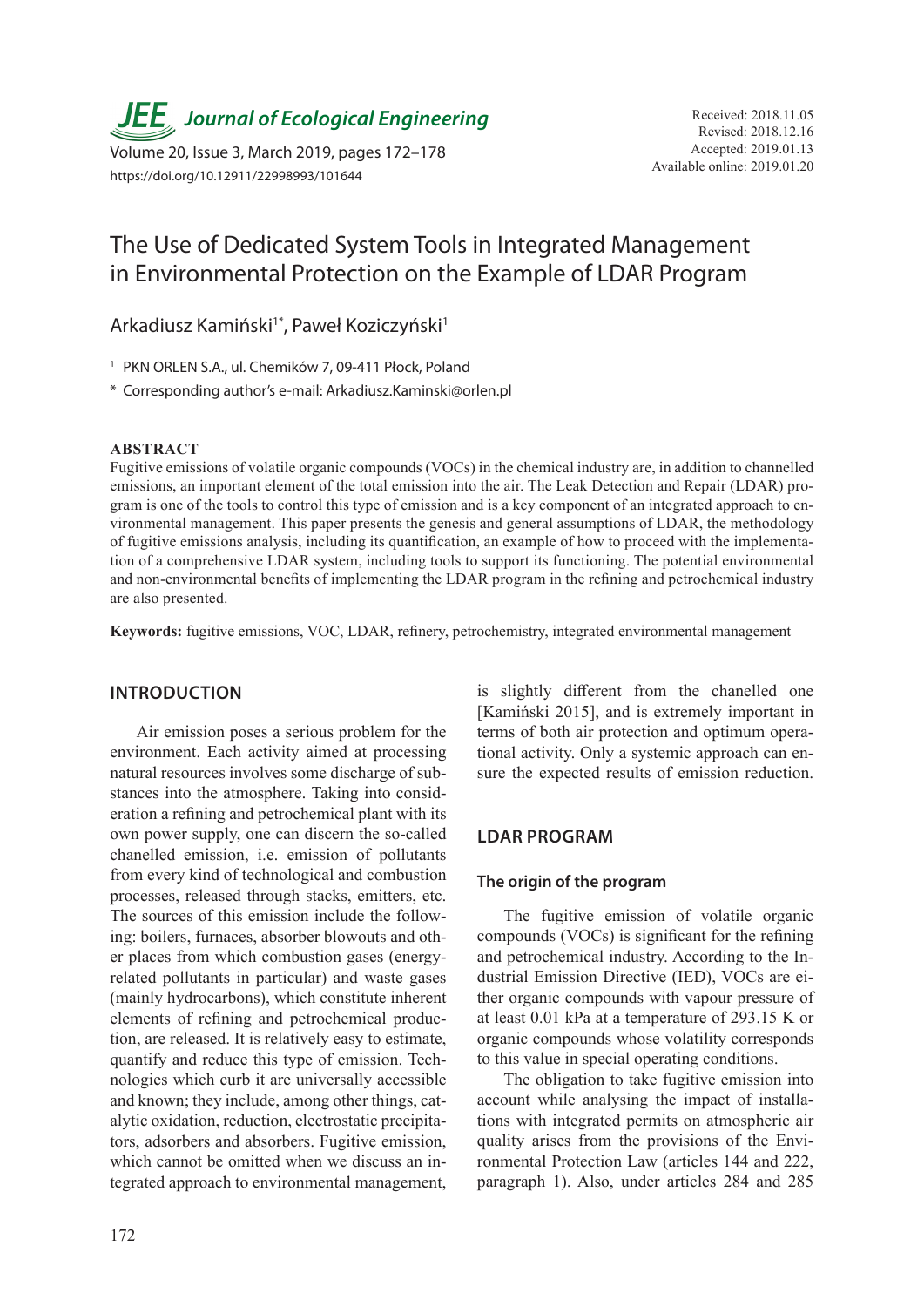of this law, charges for fugitive emission are imposed on those who make use of the environment. Despite a number of legal requirements, the issue of fugitive emission control and reduction has been evaded up to now. Frequently, only the formal requirements were met. In the refining and petrochemical industry, however, the situation changed after the European Commission had published its decision establishing best available techniques (BAT) conclusions for the refining of mineral oil and gas as well as sewage treatment and waste gas purification for the chemical industry. These documents discuss the monitoring and estimation of fugitive VOC emission on the basis of particular methodologies and indicate the need for a comprehensive leak detection and repair system, i.e. the LDAR program. It is a working practice designed for identifying leakage from installation elements; repairing such leaking components can reduce VOC emission. Subject to the requirements of the LDAR program, installation components need to be monitored at regular intervals in order to determine whether they are leaking or tight. Each leaking element has to be repaired or replaced by a set deadline.

In the United States, certain regulations which can be referred to as the beginnings of LDAR were introduced as early as the 1950s. A number of contemporary methodologies originated from the Air Pollution Control Act, which was transformed into the Clean Air Act in 1963, amended in 1970. This Act entitled the American Environmental Protection Agency (EPA) to establish the universal air quality norms protecting the environment and society. LDAR became a formal requirement at the turn of the 20th and 21st centuries. As a result, the fugitive emission of hydrocarbons had been reduced by 42% by 2008 as compared with the beginning of the 2000s [LDAR 2017]. However, that was not achieved at no extra cost. According to the refining industry

REF BREF 2015, the annual cost of LDAR for a typical American refinery with over 200,000 fugitive emission points exceeds 750,000 euros.

In Europe, LDAR has been used since the 1990s. In Sweden, it became a compulsory practice for refineries in 1995, which resulted from certain observations made in the late 1980s about the real VOC emission levels being 15–20 times higher than the ones included by reports [Cuclis 2011]. It was not until the 2010s that LDAR was 'noticed' in Poland. It became obligatory for refineries at that time on the strength of the BAT conclusions. Therefore, the requirement to use LDAR as of October 2018 at the latest will have to be included in integrated permits issued for refining installations. Refineries which have not implemented any LDAR system yet will need to do a lot of work consisting in identifying and cataloguing their potential sources of VOC leakage, taking quantitative measurements, formulating emission rates and creating a comprehensive LDAR procedure. It must be stressed here that no details of how to implement the LDAR program are given in the form of legislative acts, so refineries are given considerable latitude in adopting their approach. What matters is merely the ability to show that one's LDAR program works and enables one to achieve the goal of minimising fugitive emission through keeping one's installations in good working order.

Table 1 shows how important the issue of fugitiveemission control is. This table presents statistical data for a typical refinery or a petrochemical plant. Valves and flanged connections are the source of over 90% of fugitive VOC emission. Research carried out in 17 refineries by the American National Research Council in the late 1990s shows that leaking valves in the refineries could have released into the atmosphere a total of 6,350 tonnes of VOCs per year [Best Practice Guide 2007].

| Elements of the<br>instalation | Quantity (range) | Avarage amount | Estimated fugitive emission<br>of VOC [Mg/year] | Participation <sup>[%]</sup><br>in total emissions |
|--------------------------------|------------------|----------------|-------------------------------------------------|----------------------------------------------------|
| Pumps                          | $10 - 360$       | 100            | 19                                              |                                                    |
| Valves                         | $150 - 46000$    | 7400           | 408                                             | 62                                                 |
| Safety valves                  | $5 - 360$        | 90             | 5                                               |                                                    |
| Flange connections             | $600 - 60000$    | 12 000         | 201                                             | 31                                                 |
| Open ends of pips              | $1 - 1600$       | 560            | 9                                               |                                                    |
| Sampling connections           | $20 - 200$       | 80             | 11                                              |                                                    |
| Sum                            |                  |                | 653                                             | 100                                                |

**Table 1.** Fugitive VOC emission for a typical refinery or petrochemical plant [Best Practice Guide 2007]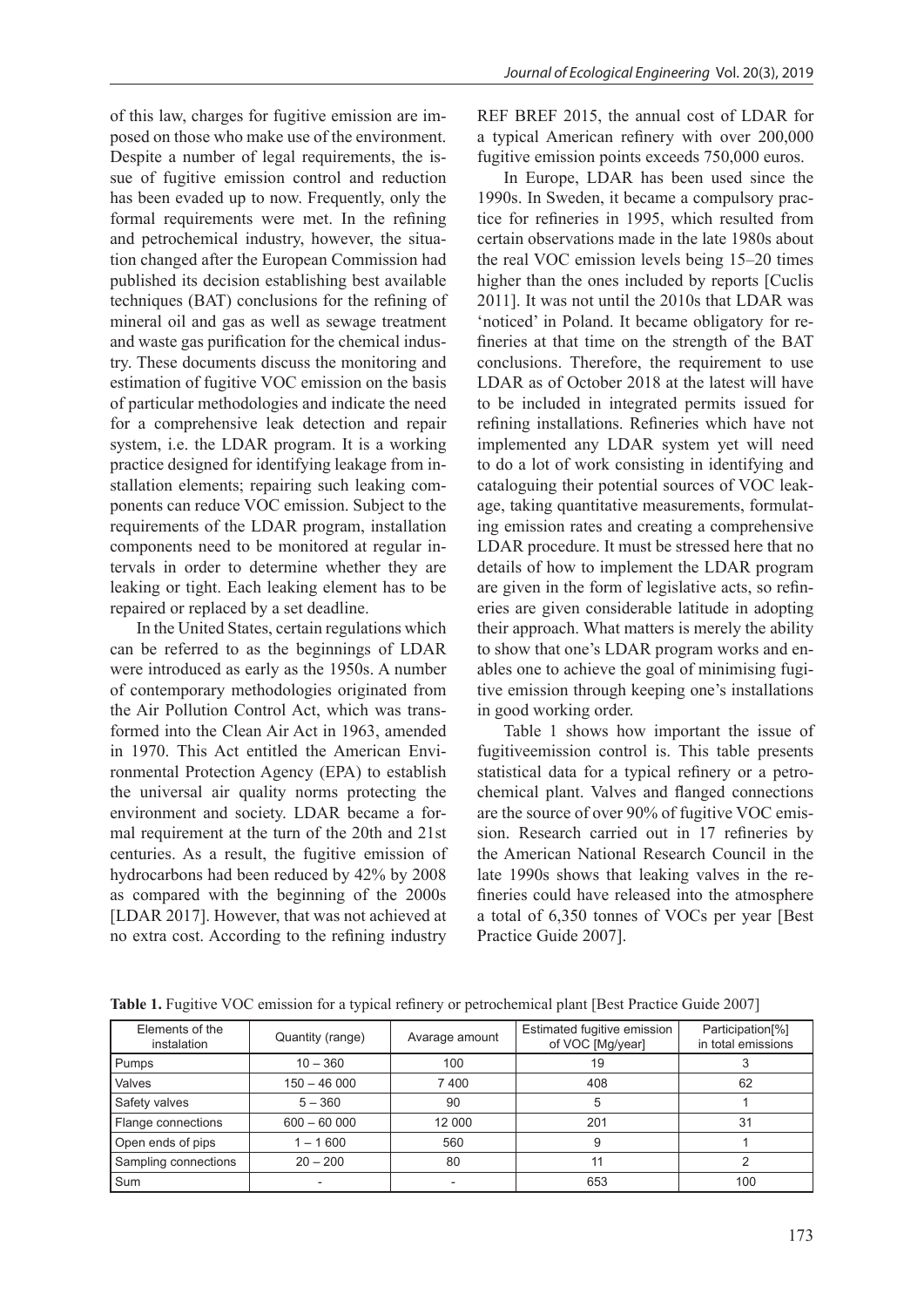## **Guidelines**

An innovative, integrated and comprehensive approach to fugitive emission management in a refining and petrochemical plant should be pursued with the use of an LDAR system and computational methods. Monitoring should be done by means of the following:

- photoionisation detectors (PID) and flame ionisation detectors (FID) – the so-called sniffing method connected with correlation curves referring to key installations (quantitative method);
- optical gas imaging OGI and FLIR cameras (mainly qualitative method);
- index-based computations, periodically verified through measurement.

A complementary, non-obligatory method consists in controlling and quantifying hydrocarbons which occur in the air through periodic campaigns using optical techniques based on absorption, e.g. differential absorption lidar (DIAL) or solar occultation flux (SOF). However, their drawback is that – instead of focusing directly on the source of emission – they mainly show what happens in the air around installations [BREF REF 2015]. Fugitive emission from tanks is determined on the basis of Raoult's law, taking into account vapour liquid equilibrium. Figure 1 shows correlations between qualitative and quantitative methods for determining fugitive emission volume.

The odour detection method and optical gas imaging are inseparable components of each LDAR system because they are used to detect leaks within installations. However, they cannot be used to quantify emissions. A comprehensive approach can be applied through combining odour detection methods with correlation curves

in relation to the key elements of installations and the calculation of lengthy emissions. Emission determined in this way becomes a component of the total fugitive emission which constitutes the sum of emission caused by leakage and emission occurring during normal installation operation [Kanderska 2015].

Subject to the requirements of the LDAR program, installation components need to be monitored at regular intervals in order to determine whether their elements are leaking or tight. Each leaking element has to be repaired or replaced by a set deadline. According to the data included in Best Practice Guide 2007, the implementation of an LDAR system enables one to eliminate around 63% of VOC emission coming from refinery installation leakage and around 56% of VOC emission coming from the production of organic chemicals.

When properly run, the LDAR program comes in the following five steps [Best Practice Guide 2007]:

- 1. Identification of elements ascribing explicit identifiers to potentially leaking elements on the basis of, for instance, P&ID diagrams and databases including information on location, medium, emission index, last repair, etc.;
- 2. Leakage definition one may follow the example of the American 'Method 21' [US EPA 2017], which defines a leakage as untightness resulting in emission exceeding 10,000 ppm. One may assume other threshold values or observe the visual changes of a given element.
- 3. Monitoring of leakage detection and VOC emission by means of portable devices and methodologies described in BAT 6 (see Table 1). The monitoring frequency of 2–8 years suggested by US EPA in Method 21 depends on the type of component and periodical rates of its flight.



**Fig. 1.** Correlations between qualitative and quantitative methods for determining fugitive VOC emissions [Kanderska 2015]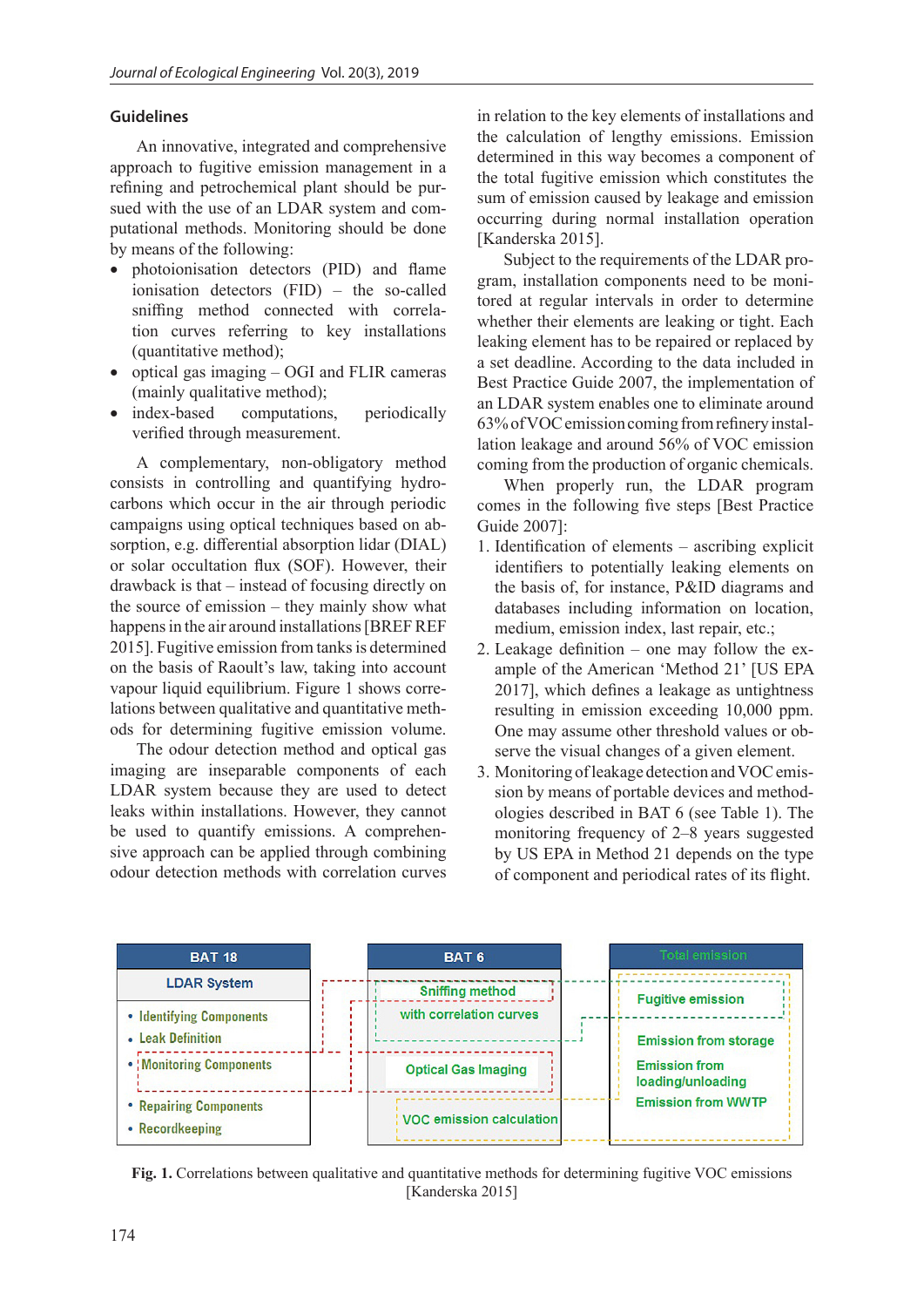- 4. Repair in certain cases it may be sufficient to tighten bolts, replace bolts, tighten gland nuts and inject lubricant. Some elements may be listed for later repair (the exact date should be included in the documentation). Elements are considered repaired when the very next tightness test shows that the leakage threshold has not been exceeded.
- 5. Recordkeeping all the elements which may be leaking must be listed; equipment specifications (description of changes) as well as tightness monitoring results must be stored; additionally, each repair and inspection test need to be recorded.

A significant advantage brought indirectly by the LDAR program is the chance to quantify the fugitive VOC emission on the basis of the survey made in step no. 3 according to EN 15446:2008 standard or its amended version. The fixed emission indexes and patterns of correlation curves presented in Table 2 may be used interchangeably, but the amended version of the standard is preferred in official legal documents and norms (Method 21 US EPA 2017) as well as specialist literature [Best Practice Guide 2007, Gonzalez et al. 2015].

# **Practical utilisation of the LDAR program**

It must be mentioned here that despite the lack of legal obligation to implement the LDAR program, refineries have been inspecting their potentially leaking components as well as sealing and repairing their installations. As a result, they now need to systematise their current solutions and procedures, organise them into an integrated system combining BAT 6 and BAT 18, and assign certain roles to particular organisational sections. The way in which a refinery implements the LDAR program largely depends on its past experiences, complexity and certain local conditioning, including public expectations.

Preparatory works should consist in dividing the plant into separate installations (this division is most often consistent with the division in the integrated permit) and then each installation into process streams. Since in most cases the production and/or technology departments have the most detailed knowledge of these divisions, it is them that are most actively involved in the preparatory works. The very next step is to establish the number and types of fugitive emission points for each process line. Points should

**Table 2.** VOC emission factors [Gonzalez et al. 2015]

| Fixed emission factors      |                                 |                                                             |                                                           |  |  |  |
|-----------------------------|---------------------------------|-------------------------------------------------------------|-----------------------------------------------------------|--|--|--|
| Elements of the instalation | Medium                          | Coefficient[kg/h/element] for<br>emissions $\geq 10000$ ppm | Coefficient[kg/h/element] for<br>emissions $<$ 10 000 ppm |  |  |  |
| Pumps                       | Light liquid                    | 0.437                                                       | 0.012                                                     |  |  |  |
|                             | Heavy liquid                    | 0.3885                                                      | 0.0135                                                    |  |  |  |
| Valves                      | Gas                             | 0.2626                                                      | 0.0006                                                    |  |  |  |
|                             | Light ligiud                    | 0.0852                                                      | 0.0017                                                    |  |  |  |
|                             | Heavy liquid                    | 0.00023                                                     | 0.00023                                                   |  |  |  |
| Safety valves               | gas                             | 1.691                                                       | 0.0477                                                    |  |  |  |
| Flange connections          | All                             | 0.0375                                                      | 0.00006                                                   |  |  |  |
| Open ends of pipe           | All                             | 0.01195                                                     | 0.0015                                                    |  |  |  |
| Compressors                 | Gas                             | 1.608                                                       | 0.0894                                                    |  |  |  |
| <b>Correlation curves</b>   |                                 |                                                             |                                                           |  |  |  |
|                             | Emission SV $\geq$ 100 000 ppm  | Emission $SV < 100 000$ ppm                                 |                                                           |  |  |  |
|                             | coefficient [kg/h/element] = C  | coefficient [kg/h/element] = $A x (SV)^B$                   |                                                           |  |  |  |
| Elements of instalation     | Constant value C [kg/h/element] | Coefficient A                                               | Coefficient B                                             |  |  |  |
| Pumps                       | 0.16                            | 0.0000503                                                   | 0.610                                                     |  |  |  |
| Valves                      | 0.14                            | 0.00000229                                                  | 0.746                                                     |  |  |  |
| Flanges                     | 0.084                           | 0.00000461                                                  | 0.703                                                     |  |  |  |
| Other flanges               | 0.03                            | 0.00000153                                                  | 0.735                                                     |  |  |  |
| open ends of pipe           | 0.079                           | 0.0000022                                                   | 0.704                                                     |  |  |  |
| Other                       | 0.11                            | 0.0000136                                                   | 0.589                                                     |  |  |  |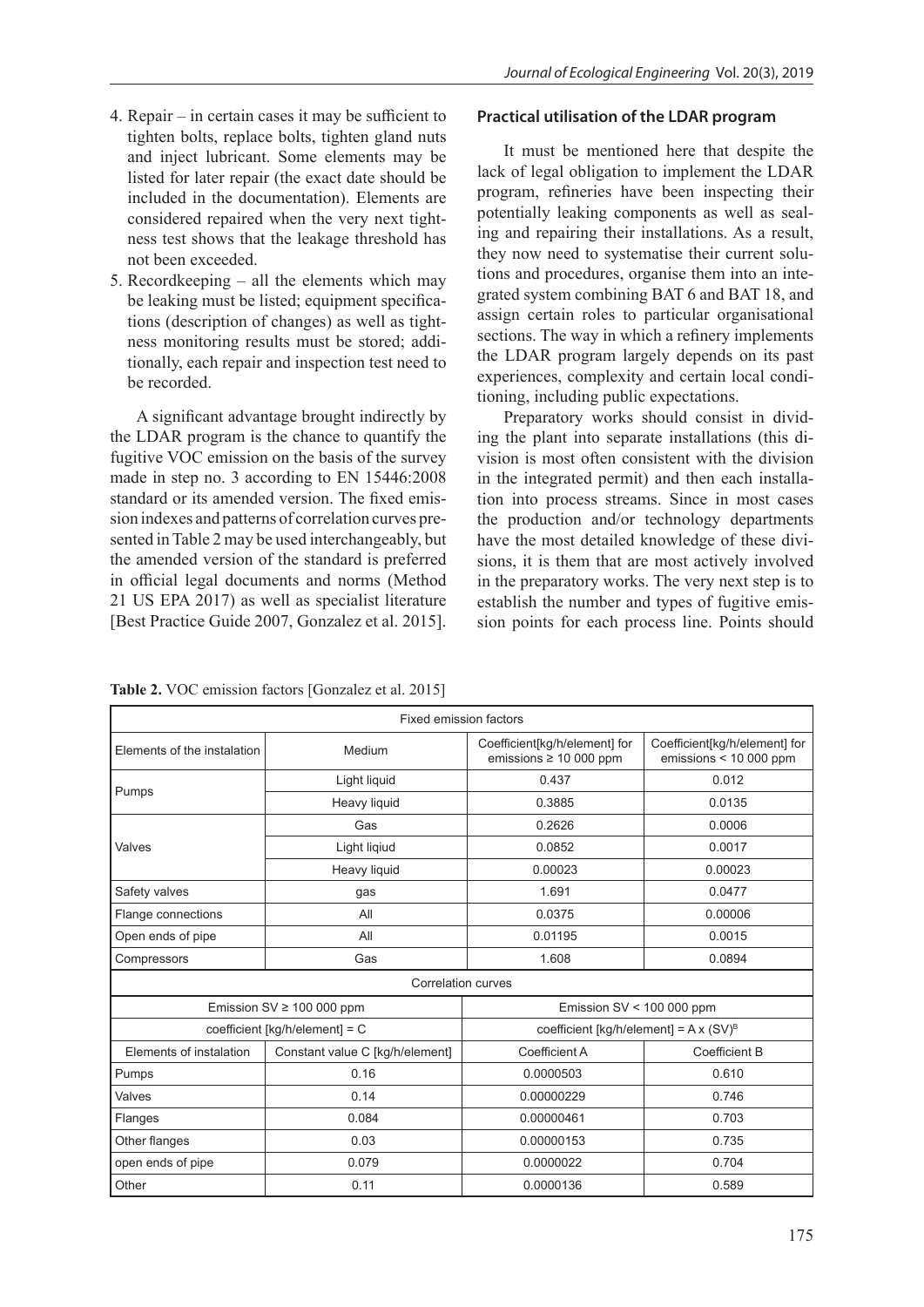be understood as details, including the smallest ones, which may be sources of emission. A given set of points forms an element which is illustrated in piping and instrumentation diagrams (P&ID). Thus, for instance, a valve is an element with points in the form of three flanged connections and a gland. A flanged connection at a pipeline is an example of a one-point element. The elements which should be inventoried include, among other things, the following: mixers, pumps, compressors, flanges, open pipe ends, valves, sample collection points. Figure 2 presents an example of how to mark process streams and elements which are subject to LDAR.

Since the LDAR program is connected with preventing VOC emission, it is necessary to determine the threshold value for volatile hydrocarbons in the process streams; when the value is exceeded, the volatile hydrocarbons will be classified as those which are subject to LDAR. The

purpose is to avoid inventorying water streams or those with inorganic substances. The threshold value depends on a number of factors and is not legally imposed; it is selected individually.

An important component of the LDAR system is the value of leakage threshold, i.e. the level of VOC emission expressed in ppm. When untightness exceeds this threshold, it is classified as leakage and is subject to special repair procedures. The value of this threshold is selected individually, too.

In order to use the data collected in the process of inventorying for quantifying the fugitive VOC emission, among other things, one has to determine the composition of process streams. Knowing this composition, we can convert the emission of total organic carbon (expressed in ppm) measured by means of a PID detector into the emission of a particular substance expressed in kg/h, additionally using the correlations presented in



Stream 9 - low pressure fuel gas for pilots

#### Stream 10 - low pressure fuel gas for burners

**Fig. 2.** An example of process streams establishing and instrumentation marking, based on [Kanderska 2015]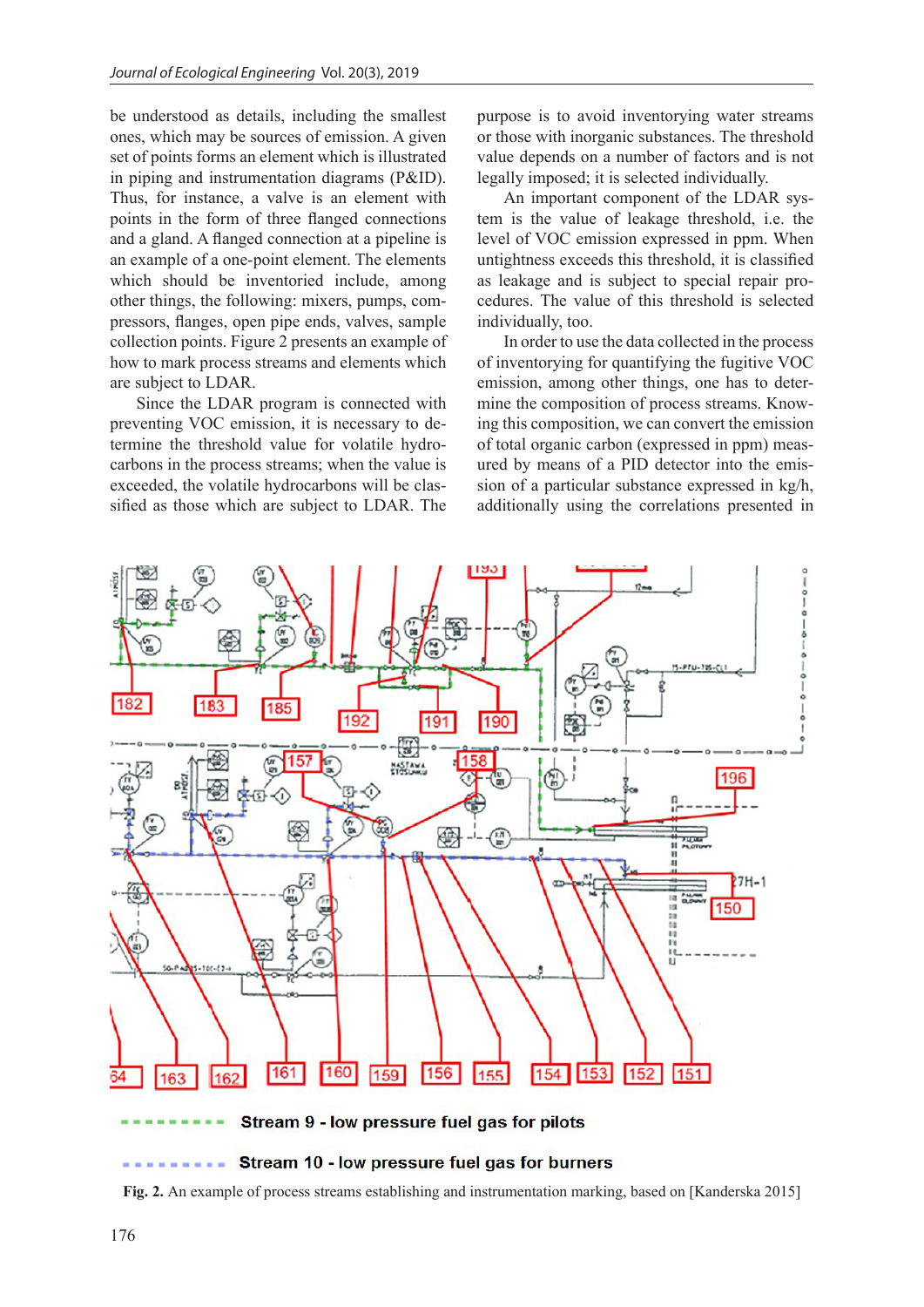Table 2. To simplify this conversion, one can assume that the percentage composition of a liquid stream corresponds to the composition of vapours.

One can carry out the field inventorying by engaging one's own production and maintenance specialists or outsourcing this service. It is crucial to make sure that the people responsible for the inventorying are experienced, preferably in terms of a given installation, which shortens the time needed for inventorying and enables the people to avoid making mistakes. Inventorying one's elements, one needs to designate each of them. If there already exist some symbols in one's plant, there are obviously no obstacles to using them. It must be taken into account that some elements may be inaccessible (no access; areas requiring the use of oxygen respirators, etc). Such elements can be inventoried when they become accessible.

One way to designate elements in the field is to affix designation labels to them. Such labels have to be made of durable materials resistant to weather and the environment of the plant (hydrocarbon vapours, acids, etc). These labels have to be affixed in such a way that they do not hinder the everyday usage of installations and, at the same time, are not accidentally dismantled; this is particularly important when it comes to installation repairs during which the labels may be lost or wrongly re-affixed.

Measurements and leakage repairs are the most important components of the LDAR program. Alike inventorying, they can be carried out by one's own specialists or outsourced. In large plants where the number of points is over 300,000 such measurements and repairs are outsourced. The frequency and scope of monitoring campaigns should be selected individually. Experience [BREF REF 2015, Best Practice Guide 2007] shows that the frequency may range from once every three or four years to several times a year. It seems to be rational to organise such monitoring campaigns at least as often as the repairs.

The measurements are performed first by means of OGI optical cameras and then, if leakage is detected in the form of a cloud, flame ionisation detectors are used. When leakage is identified (i.e. untightness exceeds the assumed threshold) through planned (routine) or extraordinary measurements, it needs to be marked by means of a designation label, for instance, and reported as earmarked for the first repair attempt. Maintenance specialists usually verify whether it is possible to repair a leakage or not. The procedure of the first repair attempt is adopted when the repair is approved. In large industrial complexes, such repairs usually consist in tightening bolts only. As a general rule, no extensive repairs are possible due to guarantee restrictions, regulations imposed by technical inspection offices and the risk of further damage to the element. It must also be remembered that even tightening a bolt may be regarded as a repair process and may need to be agreed on internally. After a repair has been completed, its effectiveness is evaluated through a control measurement. Control teams and repair teams may work separately or together. One of the good practices is to carry out measurements during the repairs.

If the repair of a given point is not approved or ineffective, the point is earmarked for proper repair usually done when the installation stoppage. Stopping an installation because of a leak only is rational for neither environmental nor economic reasons (flare stack dumps and production losses respectively). The measurement confirming the effectiveness of a repair is done after the installation has been restarted; the medium needs to be present in the stream.

Both first and proper leakage repairs should take place as early as possible; however, there are no deadlines imposed by LDAR regulations. Deadlines should be clearly set depending on individual factors and included in plants' internal procedures.

The effective and integrated management of the LDAR program may be facilitated by a dedicated software application. One may choose from a wide range of ready-made databases or customised applications. The main purpose of using such applications is to support particular organisational units in terms of inspecting their production installations for the identification of fugitive emission, repair and reporting. The basis of such applications is formed by an extended database including information on elements, points and process streams as well as photographs of elements with their labels. Such properly prepared software also helps to plan measurements, issue repair notices and calculate emission volumes. The LDAR system and its software may be administered by environmental protection or maintenance departments. In either case, the people responsible for such administering should be assigned to this particular area only due to its scope; they need to cooperate closely with other specialists involved.